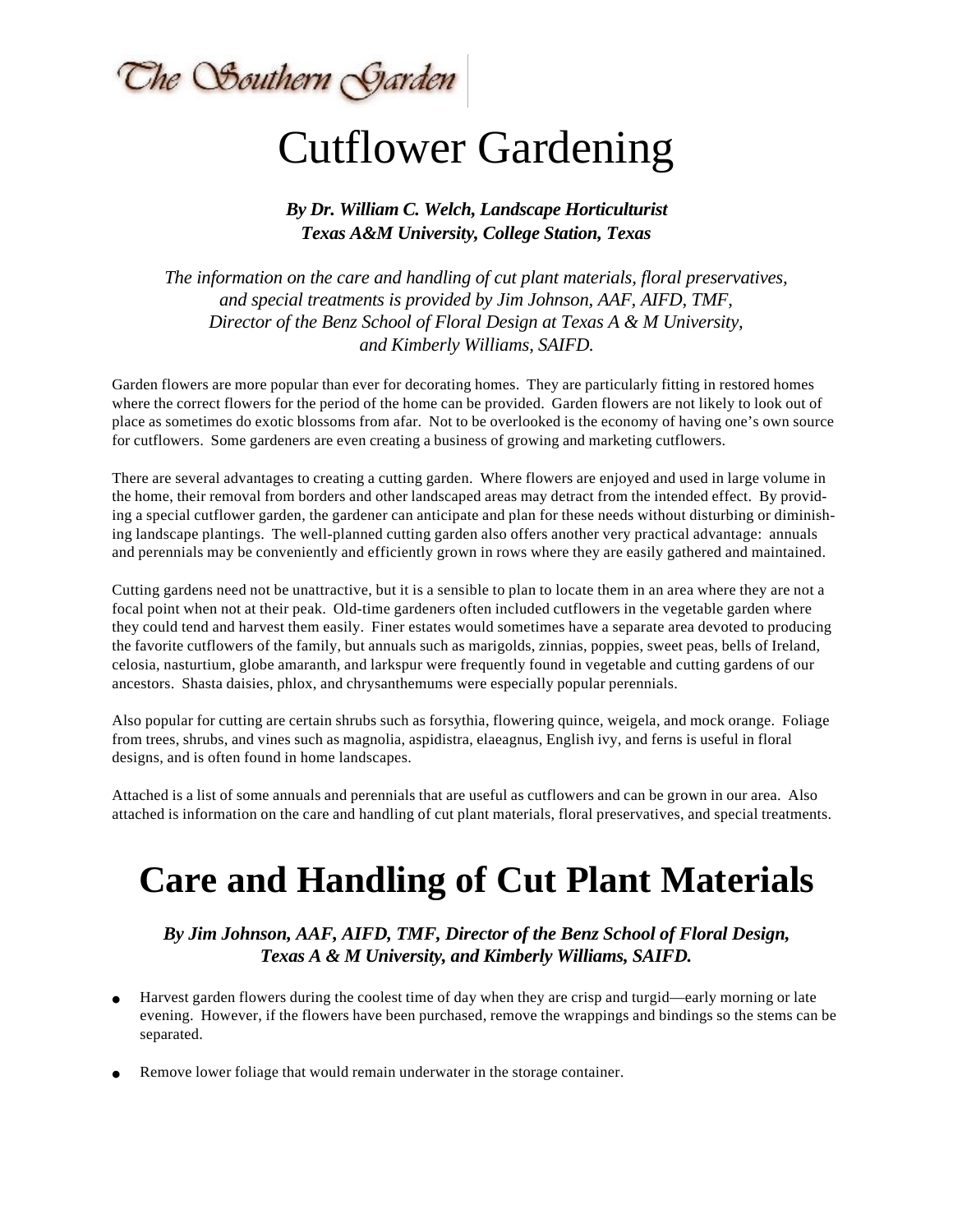- Cut stems with a sharp instrument, making the cuts underwater if possible. This prevents air bubbles from 'clogging' the stems.
- Place the materials in clean containers of lukewarm water with preservative added (room temperature up to 100 degrees F.).
- Always keep cut material in water while designing. This will prevent wilt due to the loss of water through transpiration.
- Always design in clean containers that have been filled with preservative water.
- After each use, clean storage containers, vases, liners, and needle point holders with a soapy Clorox7 solution, to kill all bacteria.
- Use a floral preservative to provide nutrients and to prevent bacterial growth.

#### **FLORAL PRESERVATIVES**

*The formula for floral preservatives is simple. It consists of three prime ingredients:*

- Sugar (dextrose, not table sugar). It provides a carbohydrate energy source so flowers can carry on the process of respiration. This helps buds to develop into flowers.
- Biocide (controls the growth of bacteria). Without it, the addition of sugar to lukewarm water would increase bacteria which would plug the stems and shorten the life of the cut flower.
- Acidifier (lowers the pH of the water and improves water uptake).

*(Commercial floral preservatives may be purchased in liquid or powder form at retail florists. Be sure to follow the instructions exactly as written. A perfectly acceptable home substitute is Listerine mouthwash. (one ounce of Listerine per gallon of water will provide the correct solution).*

#### **SPECIAL TREATMENTS**

*Plants vary in composition and growth habit; therefore, care and handling techniques may vary.*

- Avoid using the tender new growth of most plants, as it has not developed a cell structure sturdy enough to keep it from wilting.
- Short-lived blossoms such as daylilies, hibiscus, iris, lotus, magnolia, and passion flowers should be cut in the bud stage and allowed to open in the finished design.
- The long standing practice of crushing woody stems is not recommended, because this damages the cell structure and actually impedes water uptake. Make a clean cut instead.
- Blossoms with tremendous petal surface area compared to their small stem size benefit from being submerged in water at room temperature.
- Depending on their petal substance and color, blossoms can remain underwater for a few minutes (white and pastel camellias, gardenias, orchids and roses) to a few hours (anthuriums gerberas, hydrangeas, lilacs, dark colored roses and most other tropical flowers). Wilted flowers can be revived by cutting the stem underwater and submerging the entire flower until revived.